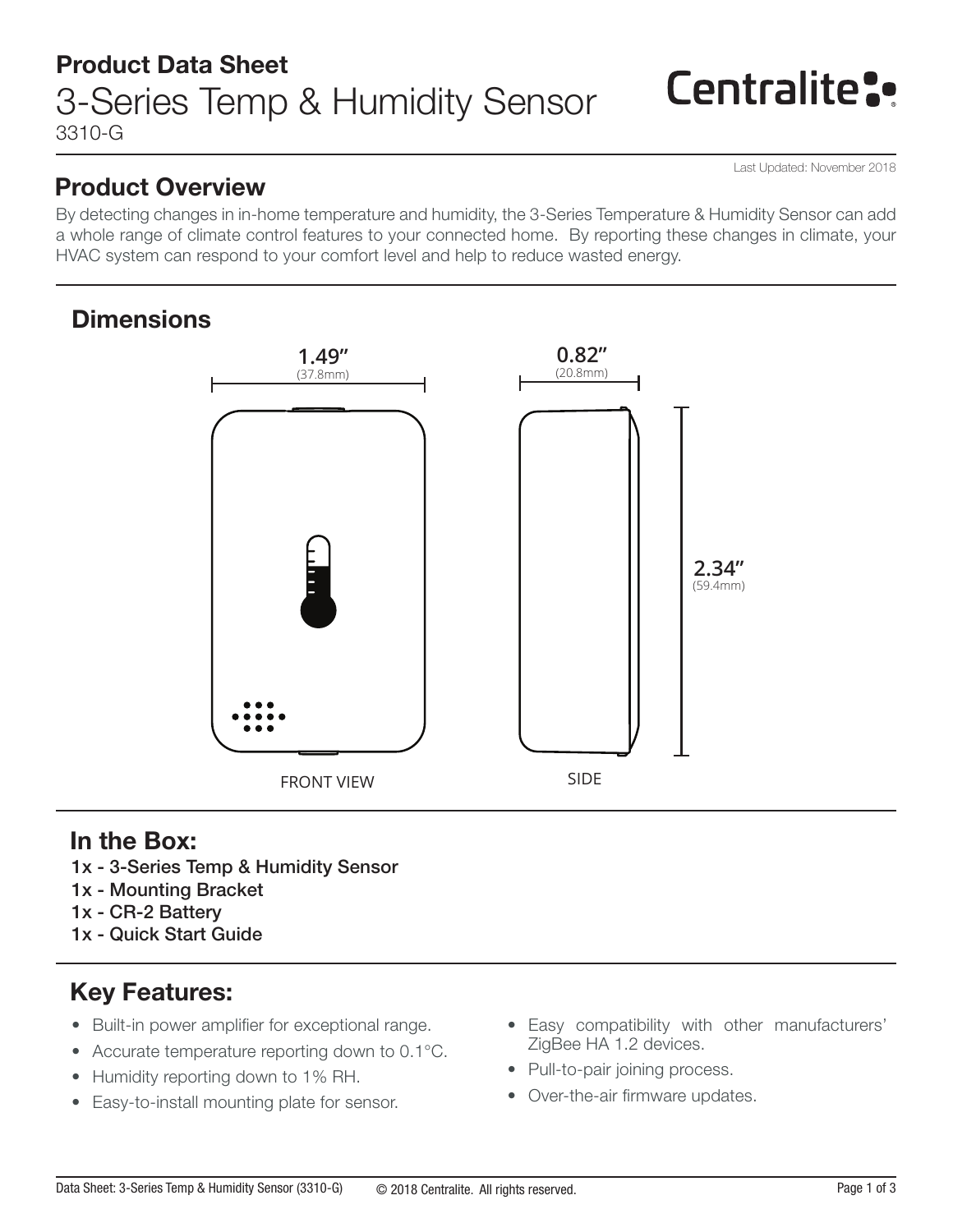### Use Cases

- Track and report temperature and humidity changes throughout the day.
- Trigger A/C to turn on when humidity levels rise.
- Keep the perfect temperature for the right room.

#### Keep the perfect temperature for the right room.

Most home thermostats are located in hallways, kitchens, or living rooms. The problem is that we don't always spend all of our time there. This causes hot and cold spots throughout the house. By placing a Temp & Humidity Sensor in your bedroom, the system can now tailor the HVAC system to keep the temperature you want in the bedroom at night.

### Trigger A/C to turn on when humidity levels rise.

Many homes are predisposed to mold and mildew issues. Homes in humid climates or with damp basements are constantly battling to prevent mold

### Special Features

#### Easy Mounting Options

The 3-Series Temp & Humidity Sensor can be installed using either adhesive strips or mounting screws (both included). The easy-to-install mounting plate attaches with a single screw and the sensor simply slides into place on the mount.

### Pull-to-Pair Join Process

All 3-Series sensors feature "pull-to-pair" joining. The device ships with the battery pre-installed and all that is needed to begin the joining process is to pull out a small plastic tab from the bottom of the device. There is nothing for the user to take apart or put back together.

#### Step 1: Open ZigBee Network for Joining

Using your controller or hub's interface, enable the ZigBee network for joining.

#### Step 2: Pull Tab from Bottom of Sensor

Pull the small plastic tab out of the bottom of the sensor and it will immediately begin searching for a network to join.

### Step 2: Finish Joining at Hub (optional)

Some hubs and controllers require additional steps such as naming or categorizing the device.

- Get alerts when your HVAC system isn't running properly.
- Set events triggered by temperature and humidity changes.

and mildew from forming. By monitoring the humidity levels throughout the home with the 3-Series Temp & Humidity Sensor, your HVAC system can proactively run the A/C to pull damaging humidity out of the air.

#### Get alerts when your HVAC system isn't running properly.

By monitoring temperature in different areas of the house, your connected home can notify you if there are problems with your unit. The unit not being able to keep up or longer running times are both signs that your unit may be having problems.

### ZigBee Home Automation 1.2 Compatibility

The 3-Series Temp & Humidity Sensor is fully ZigBee HA 1.2 certified and is guaranteed to function with all open, ZigBee HA 1.2-certified hubs and devices.

#### Superior Range and Updatability

The 3-Series Temp & Humidity Sensor includes a builtin power amplifier, giving the module superior range and stability in large homes or areas with wireless interference.

The Temp & Humidity Sensor also supports overthe-air updates providing for seamless upgrades and feature additions without the need for any user interaction.

### Getting Started Troubleshooting

#### Step 1: Remove and Replace Battery from Device

Slide the sensor off the mount and remove cover. Remove battery and replace with a new CR-2 battery. Reassemble and test operation.

#### Step 2: Factory Reset and Rejoin

Slide the sensor off the mount, remove cover, and remove battery. While holding down the reset button, reinsert battery to factory reset the device. Repeat the "Getting Started" steps to rejoin the ZigBee network.